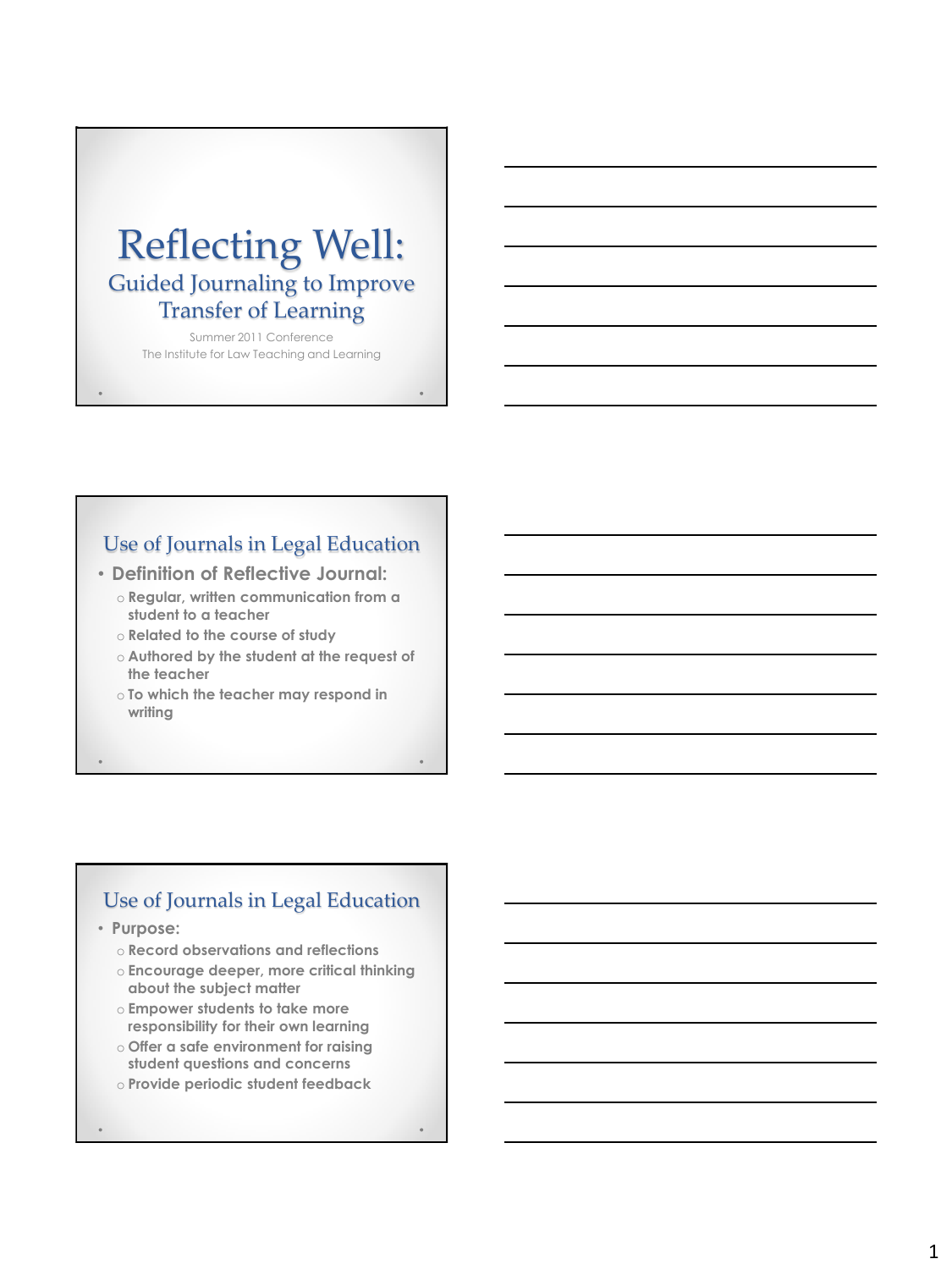## Use of Journals in Legal Education

- **Benefits:**
	- o **Improve problem-solving skills**
	- o **Promote more and higher quality of introspection**
	- o **Foster self-awareness**
	- o **Allow for the release of stress**
	- o **Nurture a lifetime of self-directed learning**
	- o **Enhance transfer of learning to new contexts and assignments**

# Transfer of Learning

• **Definition:** 

o **The application of knowledge or skills learned in one setting or for one purpose to another setting and/or purpose.**

- **Types of Transfer:**
	- o **Within the same course**
	- o **Across the law curriculum**
	- o **Into law practice**

# Transfer of Learning

- **Steps of transfer:**
	- **1. Identifying the problem or task**
	- **2. Searching/retrieving analogies**
	- **3. Mapping/comparing to analogies**
	- **4. Applying/adapting solutions**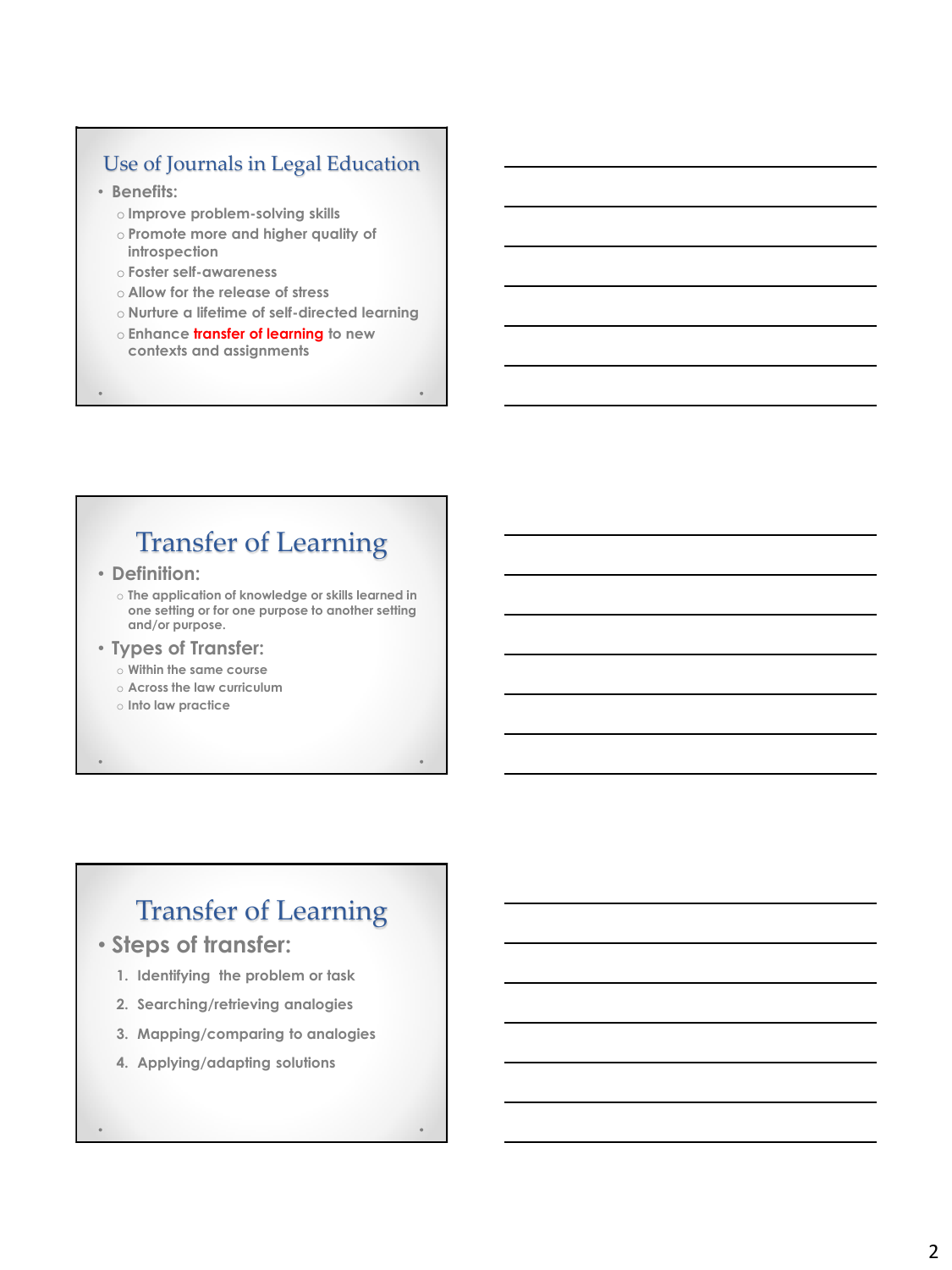## Transfer Through Reflective Journaling

#### • **Metacognitive**

- o **"Thinking about thinking"**
- o **Self-monitor learning processes, styles and motivations**
- **Targeted**
	- o **Backward-looking**
		- **Organize existing knowledge**
		- **Discriminate between effective and ineffective strategies**
	- o **Forward-looking**
		- **Consider implications of past experience for future learning/practice**
		- **Engage in more effective planning and goal setting**

# Creating a Guided Journal for Your Course

**Prompts for student reflection:**

- **Course goals**
- **Knowledge and skill categories**
- **Analogous prior experience**
- **Anticipated future applications**
- **Learning styles**
- **Psychological states and motivations**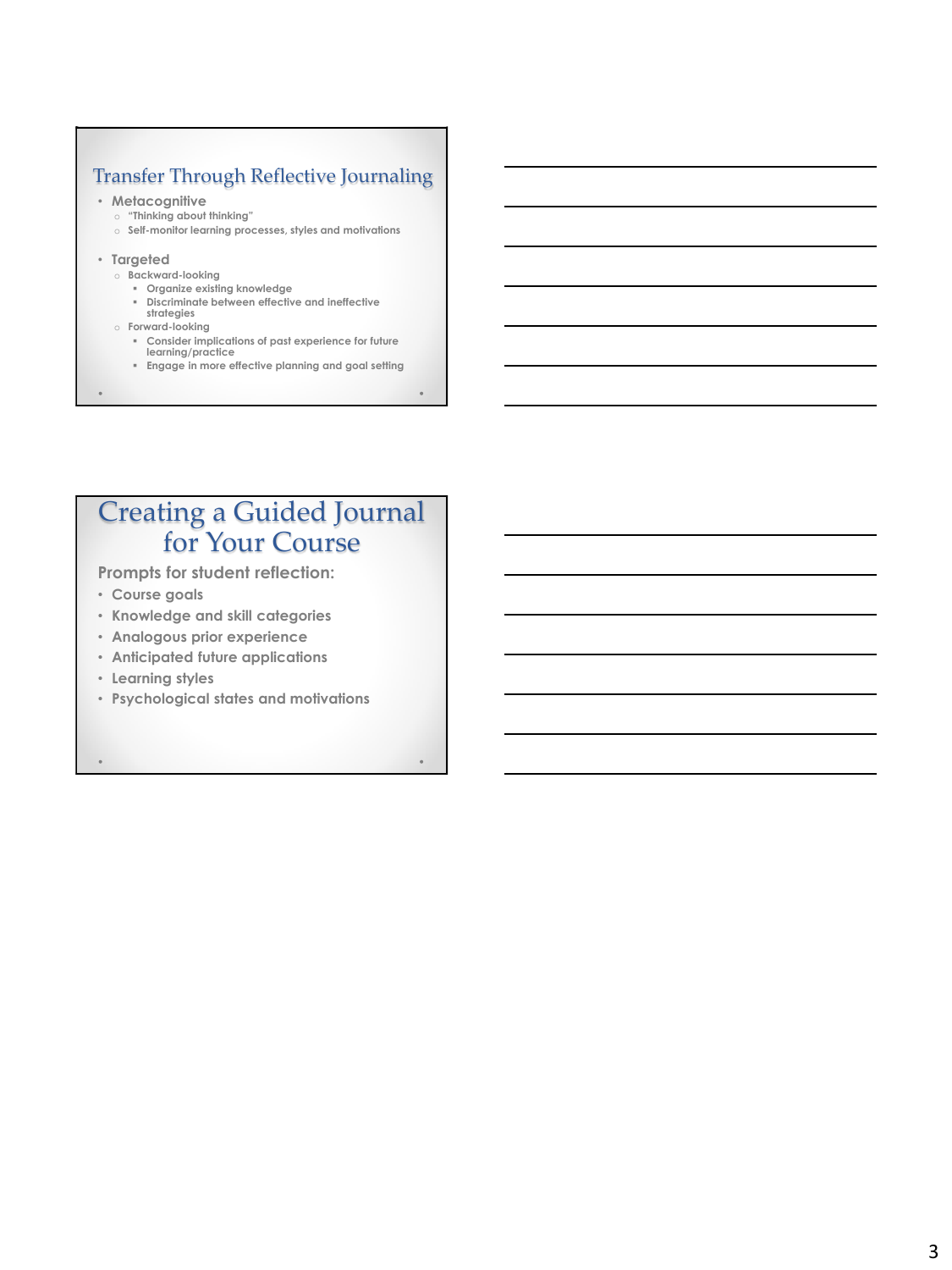# **Professor Balsam - Group 8 Lawyering Progress Journal - Fall 2010**

| <b>For Your Consideration:</b>                                                                                                                                                                                                                                                                                                         | <b>World Trade Center</b><br>Interpreting the Law as an<br>Advocate                                                                                                                                                                                                                                                                                                                                                                                                                                                                                                                                                                                                                                                                                                                                                                                                                                                                                                                                                                                                   | <b>Cardozo's Light</b><br><b>Interpreting Facts</b>                                                                                                                                                                                                                                                                                                                                                                                                                                                                                                                                                                                                                                                                                                                                                                                                                                                                                                                                                                                                             | <b>The Super</b><br><b>Counseling a Client</b>                                                                                                                                                                                                                                                                                                                                                                                                                                                                                                                                                                                                                                                                                                                                                                                                                                                                                                                                                         |
|----------------------------------------------------------------------------------------------------------------------------------------------------------------------------------------------------------------------------------------------------------------------------------------------------------------------------------------|-----------------------------------------------------------------------------------------------------------------------------------------------------------------------------------------------------------------------------------------------------------------------------------------------------------------------------------------------------------------------------------------------------------------------------------------------------------------------------------------------------------------------------------------------------------------------------------------------------------------------------------------------------------------------------------------------------------------------------------------------------------------------------------------------------------------------------------------------------------------------------------------------------------------------------------------------------------------------------------------------------------------------------------------------------------------------|-----------------------------------------------------------------------------------------------------------------------------------------------------------------------------------------------------------------------------------------------------------------------------------------------------------------------------------------------------------------------------------------------------------------------------------------------------------------------------------------------------------------------------------------------------------------------------------------------------------------------------------------------------------------------------------------------------------------------------------------------------------------------------------------------------------------------------------------------------------------------------------------------------------------------------------------------------------------------------------------------------------------------------------------------------------------|--------------------------------------------------------------------------------------------------------------------------------------------------------------------------------------------------------------------------------------------------------------------------------------------------------------------------------------------------------------------------------------------------------------------------------------------------------------------------------------------------------------------------------------------------------------------------------------------------------------------------------------------------------------------------------------------------------------------------------------------------------------------------------------------------------------------------------------------------------------------------------------------------------------------------------------------------------------------------------------------------------|
| Lawyering Across the Dimensions:<br>Facts<br><b>Rules</b><br>Goals<br>Context<br>Professional Role and<br>$\bullet$<br><b>Responsibilities</b><br>Keeping in mind the Lawyering<br>dimensions:<br>a. What about the exercise<br>challenged you the most?<br>b. What about the exercise<br>seemed the most intuitive or<br>easy to you? | Two aspects of the WTC exercise<br>challenged me the most. First, I<br>struggled initially to strategically use<br>the cases to advance my argument.<br>In other words, I had a general idea<br>of the kind of argument I wanted to<br>make, but I had some difficulty<br>accounting for and rationalizing the<br>cases with that argument in mind.<br>Second, and perhaps an extension of<br>the first obstacle, I did not feel entirely<br>comfortable synthesizing the cases in<br>my rule proof in a clear and flowing<br>manner.<br>The most intuitive part of the exercise<br>and most fun was developing the<br>argument in my application of my rule<br>to the facts of the case. I had an<br>opportunity to add my own insights in<br>this section which also helped me<br>express myself more clearly and in<br>more of an advocate tone. As I<br>mentioned before, I struggled<br>incorporating conflicting rules and<br>facts from other cases, but the point<br>counter-point feel of the application to<br>the facts section came the easiest to<br>me. | The most challenging part of this<br>exercise was balancing the ethical<br>component of portraying accurate<br>information and the advocate<br>component of framing the affidavit<br>in a way most beneficial to the<br>Museum. I had a difficult time<br>leaving out information because of<br>the ethical considerations as well<br>as the need to present something<br>to the affiant that she would be<br>willing to sign. But as I look over<br>what I included and how I framed<br>the story, I recognize that certain<br>details are not essential or<br>absolutely material to the central<br>point of the story. Balancing these<br>two components proved difficult,<br>but going forward, I need to<br>consider the problem from the<br>perspective of all interested parties<br>early on in the process to see<br>which direction would be most<br>beneficial at the outset.<br>The most intuitive part of this<br>exercise was crafting a narrative<br>out of the facts. Although I may<br>have included some facts that<br>could make the museum's | The most challenging aspect of<br>the counseling session was the<br>initial interview. We didn't have a<br>hard and fast plan going into the<br>interview because we weren't sure<br>about the details beforehand, but<br>looking back, I think we should<br>have done some research about<br>what we would need to know<br>about a generic employment<br>discrimination claim to do our due<br>diligence. If we had, we might<br>have thought to ask more about<br>Anya's children and how other<br>employees with children are<br>treated among other things.<br>I didn't find any part of this<br>exercise particularly intuitive, but  <br>did draw on some of the lessons<br>from the previous assignments<br>about how to craft my writing.<br>After receiving feedback in the<br>conferences, I felt a lot more<br>comfortable with the Rule<br>Statement, Proof, Application to<br>Facts process, and I think I was<br>able to provide a clear and<br>concise analysis on the major<br>points. |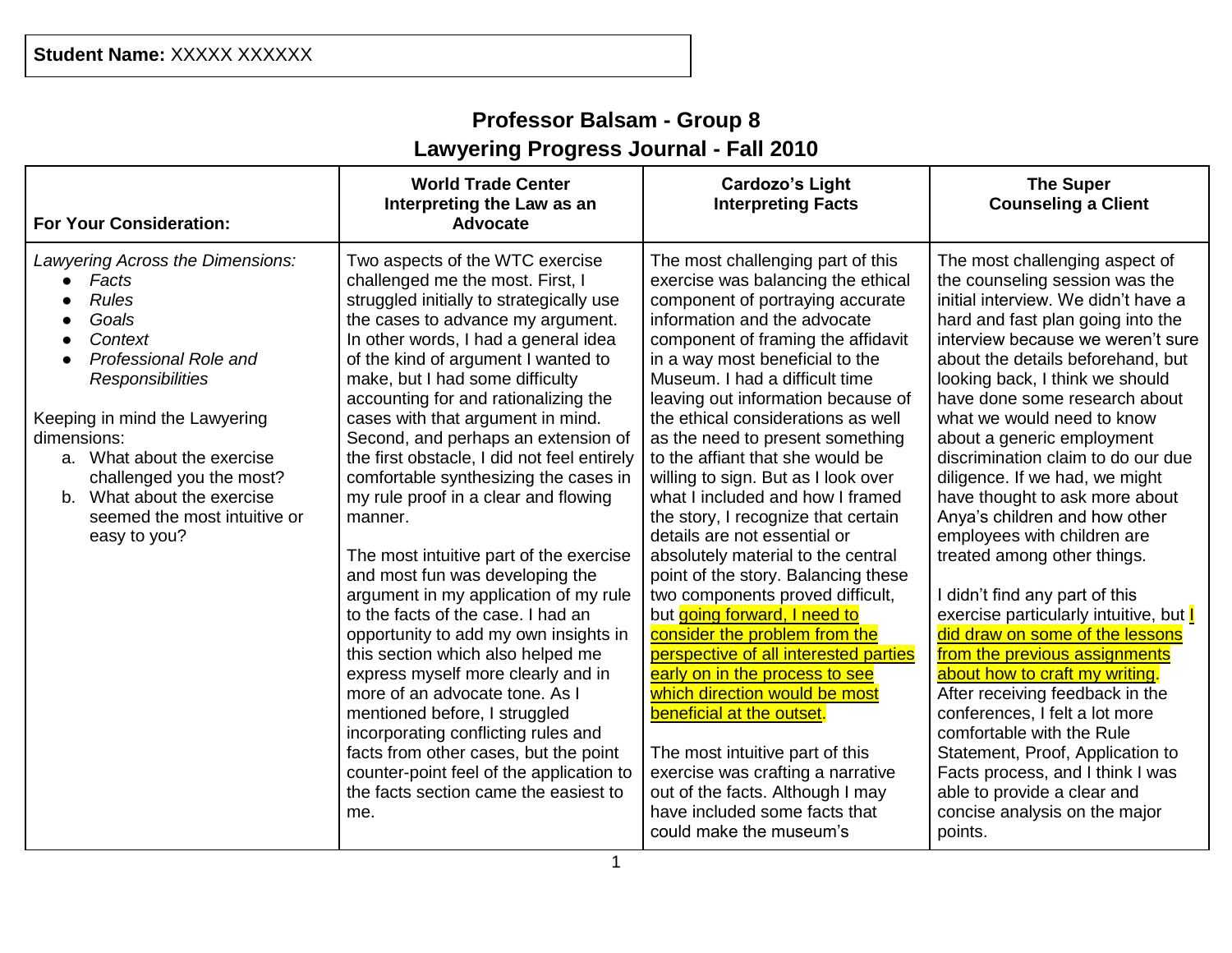|                                                                                                                                                                                                                                                                                                                                                                                                                                                                                                                                                                                                                                                        |                                                                                                                                                                                                                                                                                                                                                                                                                                                                                                                                                                                                                                                                                                                                                                                                                 | settlement negotiations more<br>difficult, I think I did a good job<br>managing the story and accounting<br>for any holes or inconsistencies<br>that may exist. As we spoke about<br>in class and via email, I was always<br>conscious of the risks of including<br>certain facts, so I framed them in<br>such a way to least damage the<br>museum's chances for success. I<br>found the affidavit structure to be<br>intuitive as well. I decided to build<br>the witness's credibility and then<br>proceed to present her recollection<br>of the facts of the day in question,<br>which seemed separate the issues<br>in a clear way.                                                          |                                                                                                                                                                                                                                                                                                                                                                                                                                                                                                                                                                                                                                                                                                                      |
|--------------------------------------------------------------------------------------------------------------------------------------------------------------------------------------------------------------------------------------------------------------------------------------------------------------------------------------------------------------------------------------------------------------------------------------------------------------------------------------------------------------------------------------------------------------------------------------------------------------------------------------------------------|-----------------------------------------------------------------------------------------------------------------------------------------------------------------------------------------------------------------------------------------------------------------------------------------------------------------------------------------------------------------------------------------------------------------------------------------------------------------------------------------------------------------------------------------------------------------------------------------------------------------------------------------------------------------------------------------------------------------------------------------------------------------------------------------------------------------|--------------------------------------------------------------------------------------------------------------------------------------------------------------------------------------------------------------------------------------------------------------------------------------------------------------------------------------------------------------------------------------------------------------------------------------------------------------------------------------------------------------------------------------------------------------------------------------------------------------------------------------------------------------------------------------------------|----------------------------------------------------------------------------------------------------------------------------------------------------------------------------------------------------------------------------------------------------------------------------------------------------------------------------------------------------------------------------------------------------------------------------------------------------------------------------------------------------------------------------------------------------------------------------------------------------------------------------------------------------------------------------------------------------------------------|
| <b>Skills Acquisition:</b><br>Managing interpersonal<br>interactions<br>Planning strategically for each<br>phase of the exercise<br>Developing and framing narratives<br>$\bullet$<br>Developing fundamentals of legal<br>$\bullet$<br>analysis and writing<br>Using the appropriate voice for the<br>$\bullet$<br>context and audience<br>Collaborating with colleagues<br>$\bullet$<br>Thinking critically about issues of<br>difference raised by the exercise<br>Organizing tasks and managing<br>$\bullet$<br>time effectively<br>Critiquing your own work and<br>others'<br>Participating in class and small<br>group settings<br>Anything else? | think this exercise most helped me<br>improve my ability to critique my own<br>work. Even though I worked hard on<br>the first draft, the exercise forced me<br>to step back and take a serious look<br>at my work and question each of my<br>decisions. In so doing, I anticipated<br>many of the critiques I received in<br>conference which validated my self-<br>critique. Going forward from this<br>exercise, I think I am better prepared<br>to think critically about my writing in a<br>very active sense. <i>I have an arsenal</i><br>of questions and reminders now that<br>will help me continue to improve as a<br>legal writer.<br>This exercise exposed two areas in<br>which I would like to improve. First, I<br>need to do a better job advocating for<br>my position throughout my argument, | I think I improved in thinking<br>critically about the various choices<br>and different directions I could have<br>taken in this exercise. While I am<br>not sure now whether I ended up<br>pursuing the right path, I am<br>confident in that I understood the<br>consequences of the various<br>directions as I perceived them,<br>weighed the pros and cons of each,<br>and moved forward on the one with<br>which I was most comfortable. I<br>think I succeeded in meshing the<br>facts I ultimately chose to include<br>into an affidavit that would advance<br>the client's goals.<br>Having said that, I think some of<br>the decisions I made ended up<br>being exposed as unhelpful in | I think I improved most on my<br>writing in this assignment. The<br>open-ended research made<br>organization of the memo<br>challenging, but I think I was able<br>to reign in the broadness of the<br>subject enough to produce a<br>useful memo that gave a balanced<br>assessment of how a case against<br>Casey would likely proceed.<br>I would still like to improve on<br>client interaction, which I feel like<br>was not quite spot-on in either the<br>interview or the counseling<br>session. The counseling session<br>got a little side-tracked, however,<br>because I participated with a<br>different group at the last minute<br>and we had different plans for how<br>we were going to proceed. The |
| Keeping in mind the above skills, or<br>any others you find relevant:                                                                                                                                                                                                                                                                                                                                                                                                                                                                                                                                                                                  | not just in the application of the rule                                                                                                                                                                                                                                                                                                                                                                                                                                                                                                                                                                                                                                                                                                                                                                         | advancing the museum's interests.<br>From that perspective, I need to                                                                                                                                                                                                                                                                                                                                                                                                                                                                                                                                                                                                                            | biggest thing I want to remember                                                                                                                                                                                                                                                                                                                                                                                                                                                                                                                                                                                                                                                                                     |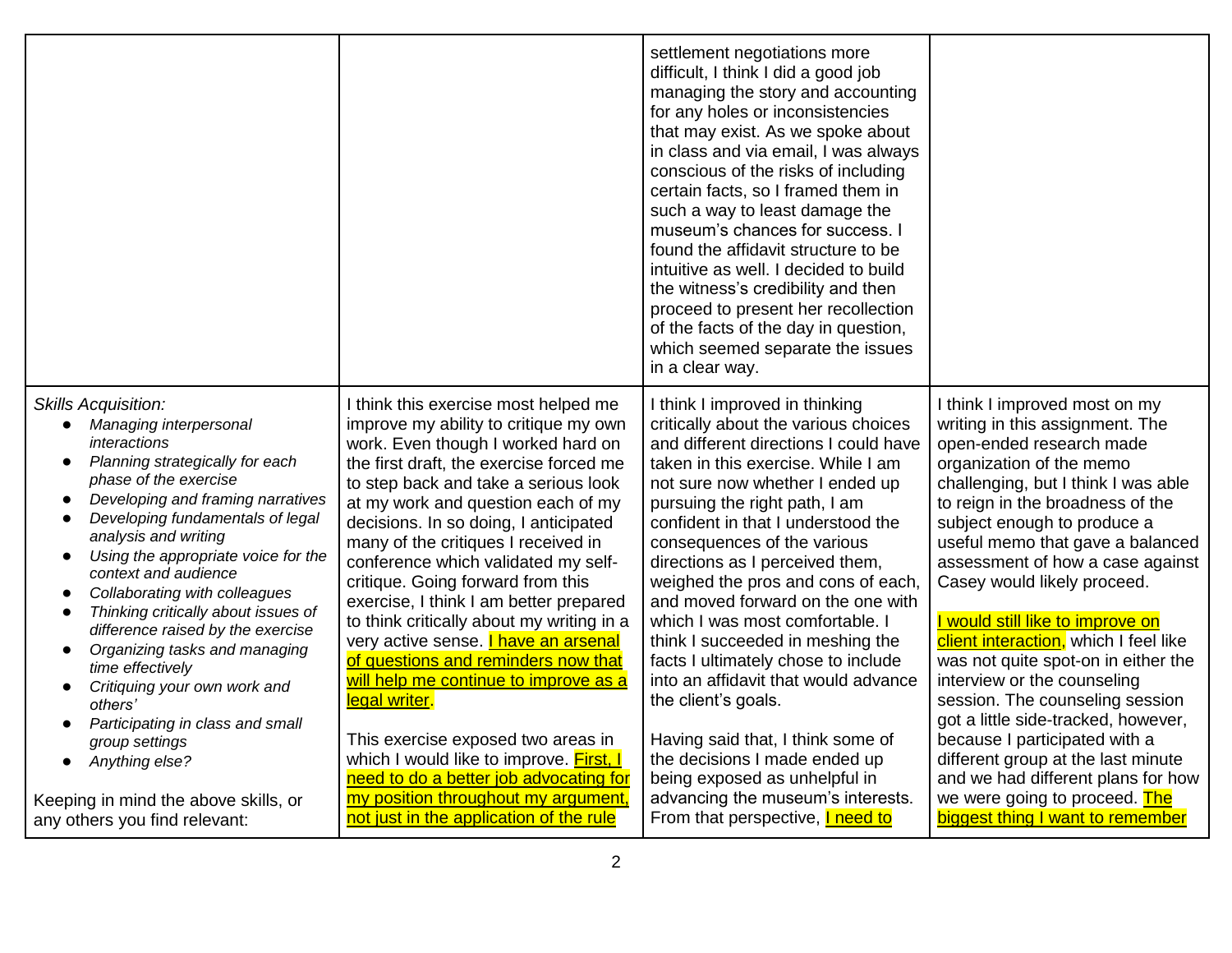| Identify a skill or an area<br>a.<br>explored in this exercise in<br>which you improved the most<br>since the last exercise (or since<br>starting Lawyering).<br>b. Identify a skill or an area<br>explored in this exercise in<br>which you think you need the<br>most improvement. | to the facts section. I struggled<br>incorporating an advocate's<br>perspective to the rule proof section<br>in particular. Although the cases we<br>were given made that task difficult at<br>times, I was able to see different<br>ways I could have improved after<br>attending the conference.<br>Second, I need to improve on the<br>clarity and structure of my writing. I<br>tried to work on this in my second<br>draft by honing my topic sentences<br>and emphasizing key points over<br>"filler" sentences or redundant ideas.<br>think this is a very achievable goal<br>this year, and I intend to concentrate<br>very hard on this task in our other<br>writing assignments. | work on combining my<br>understanding of the issues and<br>facts presented with an awareness<br>of the stakes of the interested<br>parties and the context in which<br>those parties will resolve the<br>dispute. In this exercise for<br>example, I failed to foresee that a<br>relatively open negotiation<br>conference presented an<br>opportunity to draft an affidavit that,<br>while ethical and complete,<br>presented only such information<br>that was absolutely essential to the<br>matter at hand. This is a big picture<br>improvement that I think I can<br>consciously practice until it<br>becomes more natural as my<br>experience grows. | next time is to be comfortable with<br>the client, listen carefully to what<br>they are saying, and give<br>thoughtful responses as best I<br>can. If I stay aware of that goal, I<br>think I will improve in my next<br>client interaction.                                                                                                                                                                                                                            |
|--------------------------------------------------------------------------------------------------------------------------------------------------------------------------------------------------------------------------------------------------------------------------------------|--------------------------------------------------------------------------------------------------------------------------------------------------------------------------------------------------------------------------------------------------------------------------------------------------------------------------------------------------------------------------------------------------------------------------------------------------------------------------------------------------------------------------------------------------------------------------------------------------------------------------------------------------------------------------------------------|-------------------------------------------------------------------------------------------------------------------------------------------------------------------------------------------------------------------------------------------------------------------------------------------------------------------------------------------------------------------------------------------------------------------------------------------------------------------------------------------------------------------------------------------------------------------------------------------------------------------------------------------------------------|-------------------------------------------------------------------------------------------------------------------------------------------------------------------------------------------------------------------------------------------------------------------------------------------------------------------------------------------------------------------------------------------------------------------------------------------------------------------------|
| <b>Faculty Response to Student</b><br>Self-Assessment                                                                                                                                                                                                                                | Developing an advocate's voice is<br>often the most challenging aspect of<br>legal writing. But keep your neutral,<br>analytical voice in reserve for the next<br>major writing project during the<br>counseling exercise.                                                                                                                                                                                                                                                                                                                                                                                                                                                                 | I agree this exercise poses some<br>tough ethical choices. Do you think<br>it was fair of your classmates to<br>omit certain facts from their<br>affidavits or were you won over to<br>their view that those facts were<br>fairly omitted on relevance<br>grounds?                                                                                                                                                                                                                                                                                                                                                                                          | I agree that you're writing showed<br>appreciable improvement in this<br>exercise. You are clearly gaining<br>traction on the formulas for<br>organized, persuasive legal<br>analysis. Good that you recognize<br>that preparation is the essential<br>ingredient for any lawyering task<br>or interaction. Even when you<br>don't have much to go on, there is<br>always something you can<br>read/research to expand your<br>knowledge base to be better<br>prepared. |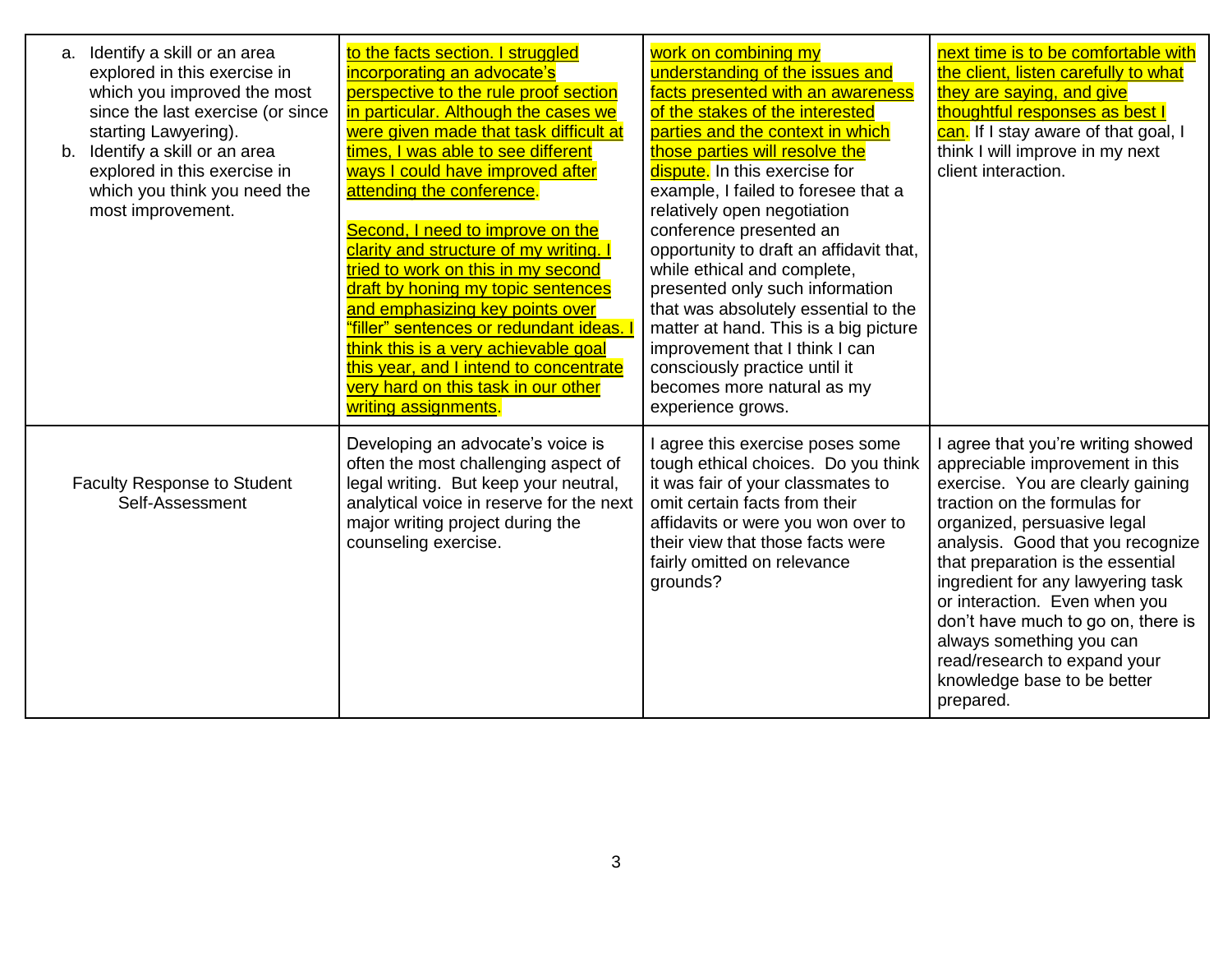Name: XXXX XXXXXXXX

## **PROGRESS JOURNAL FALL 2010**

## **Complete the relevant portions of this journal electronically (using as much space as you need) and email it to your professor and your TA**

*I. How have you increased your skill at finding and interpreting authority? What goals do you have for further improvement in this dimension?* 

## **Interpreting the Law as an Advocate**  *World Trade Center*

This was the first time I had ever had a universe of cases within which to work, and had to define each of the cases' holdings and work them into a coherent whole. I did not utilize all 7 cases in my brief, but I think I stand by that decision, as I was able to categorize the cases and I was confident in the line I drew between the products liability cases and the duty cases, as I saw them. I will probably repeat this comment throughout this journal, but it is pretty amazing to me how much we have learned in the first few weeks of school. To further improve this dimension, I will look forward to assignments in which we have to seek out our own authorities and mold them into a coherent whole.

## **Interpreting Facts**  *Cardozo's Light*

The authorities we had to work with in this assignment were more limited – basically just the material we got from Robin's interview (in conjunction with the museum protocols, etc.). I felt fairly comfortable working with the interview material and attempting to write in such a way that Robin would not be uncomfortable signing the affidavit – years of working under others and writing their letters for them has forced me to develop this skill! But I would look forward to being better able to discern which facts to leave in and which to take out, and where I can maybe massage a little bit, push the interviewee's words in a more "advocacy"

direction, and bring in some more interesting, compelling, or possibly emotional phrasing, where appropriate.

#### **Counseling a Client**

I think this exercise definitely helped me hone my skills in researching and using authority. I feel very confident in my ability to work out research questions and to develop search terms that will get me where I need to be, but I think I still need to work on "Shepardizing" and figuring out what is still good law and how all the cases I find interact with one another. This project also made me realize that **I still have a lot of work to** do on citations, as there will be times when I am confident in the citation work I have done and yet I have forgotten entire rules. I also found myself, halfway into writing, coming up with new research questions, and it was interesting to see how that unfolded.

*II. How have you increased your skill at discovering and interpreting facts? What goals do you have for further improvement in this dimension?* 

## **Interpreting the Law as an Advocate**

*World Trade Center* 

In this exercise, we were limited to the facts contained within the complaint. I think I did an OK job of picking out the facts that would help me, but I think I need to work more on being able to look at a set of facts and, from the get-go, seeing how the other side might strategize.

### **Interpreting Facts**

*Cardozo's Light*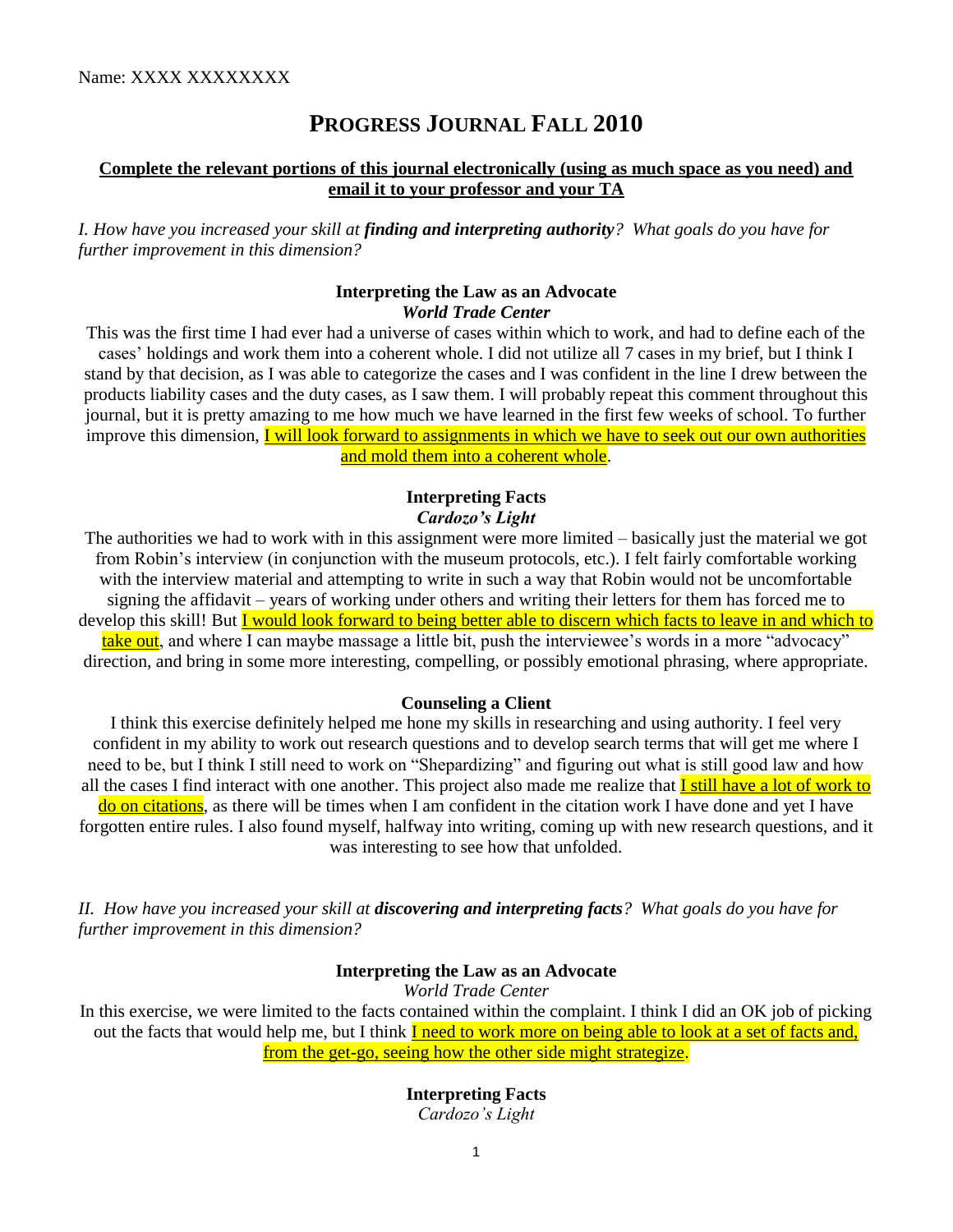The exercises surrounding this were very helpful in thinking about what questions to ask in an interview, and in bringing to the front of my mind the discrepancies between reality and recall. During the Robin S. interview I also found myself confronting a psychological hurdle, in that I found myself wanting us to back off on certain points, or just believe her when she said a certain thing, but as the activity unfolded I came to realize that is not the right instinct. While you don't want to push so hard as to alienate your interviewee, you do want to approach them with a good amount of internal skepticism, and listen to the social voice inside that says "don't push on that point" and, instead, push a little bit.

### **Counseling a Client**

This exercise gave us the opportunity to start from scratch, eliciting facts from the client and then using them to develop and support an argument. I believe we were able, through the interview, to elicit a lot of really good information. However I know that during the initial interview and the final counseling session, we could have pressed further on Anya's conduct as an employee, and been a little more skeptical about her representations of her own work. In terms of using her facts to build and support an argument, I think I did a good job whittling down the facts section of my brief to include only the material facts, and writing it in a concise way. Going forward I would like to develop the skill of being more skeptical of the client and therefore pressing for important information, while still maintaining a strong and comfortable relationship with the client.

*III. How have you increased your skill at fixing and strategically pursuing desires or ends? What goals do you have for further improvement in this dimension?* 

### **Interpreting the Law as an Advocate**

*World Trade Center* 

As I stated in our conference, I felt lucky to have been assigned to the side I was in this case – the side of the widow. I think my own psychological orientation made it easier for me to see the merits to this argument, and I experienced no cognitive dissonance when thinking through this argument. I think it will be valuable for me to argue on the side of something I don't necessarily agree with at first blush. Where the ends that my client desires match with mine, I don't see this as being very difficult. But when they don't necessarily match, I think it will be more difficult.

#### **Interpreting Facts**

#### *Cardozo's Light*

In this exercise, we were confronted with a number of obstacles between us and our goal. I found it difficult to find ways around these. It was interesting to try to figure out how much to say, how much to leave out. In writing my affidavit I think I erred on the side of leaving more in, but as I have come to understand more about the goals, and about the possible future uses of the document, I think I will need to work on this skill. Knowing that an internal affidavit could eventually become something that is shared in discovery, etc, influences how you should think about what you would leave in and what you would take out.

#### **Counseling a Client**

In this exercise it was difficult for me to see how the help that we could provide – basically, going to court – would help our client to achieve her goals. I think I was quick to discount the adversarial option and to look for alternative methods to resolve the issue, without knowing much about what those alternative methods might be, how to research them, or what outcomes they might produce. I look forward to learning more about the lawyer's role outside of the courtroom and how our skill set might be able to help in difficult situations like the one with which we were presented.

*IV. How have you increased your skill at communicating effectively? What goals do you have for further improvement in this dimension?*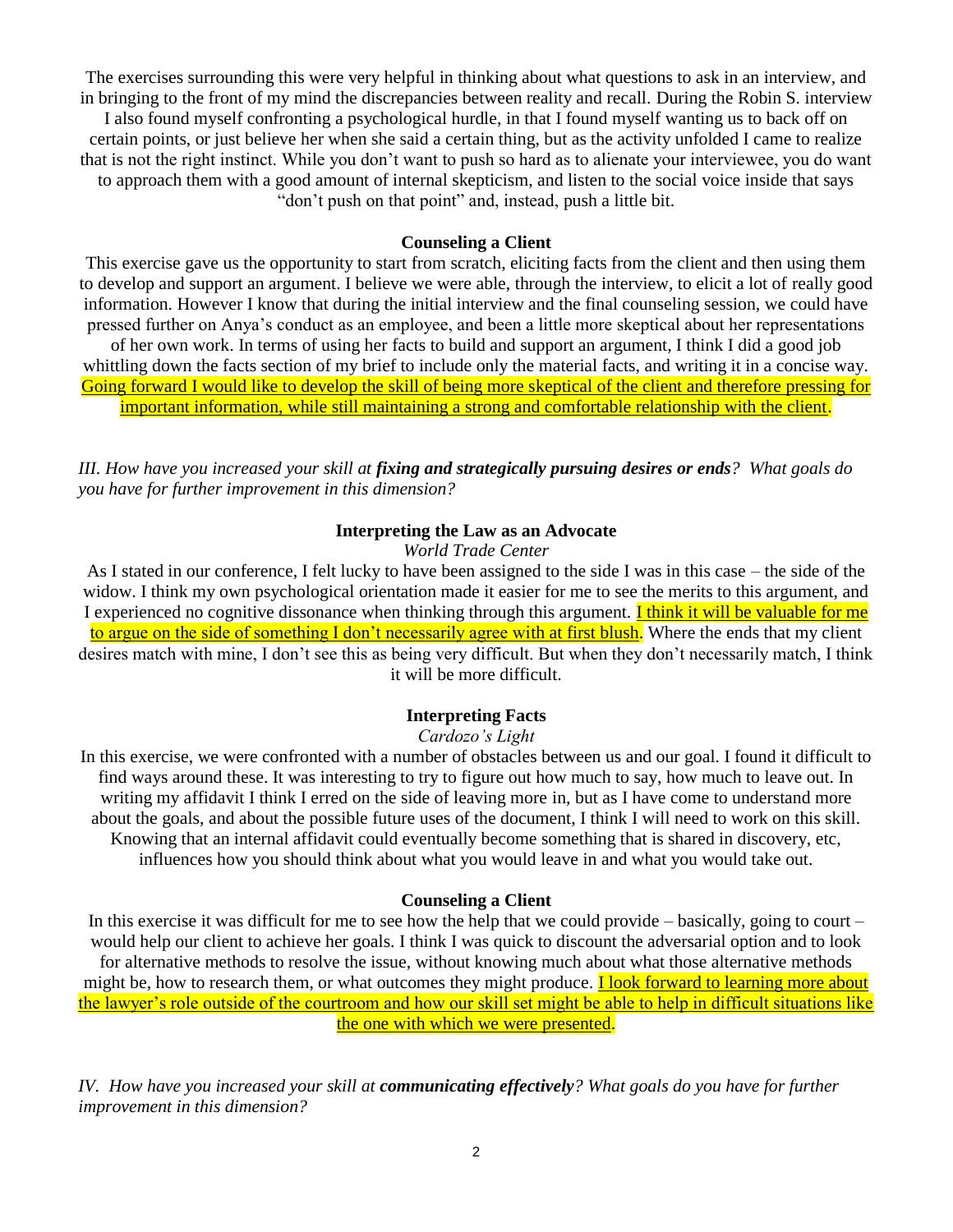#### **Interpreting the Law as an Advocate**

*World Trade Center* 

This was a great exercise for me in terms of starting to think and write like a lawyer. I enjoyed thinking about my argument in terms of its component parts, and laying out the outline of it. I think I will need to work on consistency throughout the argument (making each section work as a coherent whole with all the others, for example in the 3-part structure I used here). I also think my writing lacks a little bit of the punch that some others' has. I would like to work on being able to liven it up a bit, without losing credibility.

## **Interpreting Facts**

*Cardozo's Light*

This exercise worked on communication on many levels – in the interview, in writing, and in working in the group. I already wrote a little bit on how I would like to see my skills grow in terms of interviewing and using others' words in writing affidavits, so in this section I'd like to focus on communicating within the context of group work. I find it difficult to balance between being overbearing and being too submissive. I would like to work on finding ways to express my opinions without feeling like I am taking over, while also learning how to allow others their chance to contribute without feeling like I am being lost in the process. I think this is a delicate balance that takes a while to fully appreciate and learn how to navigate.

#### **Counseling a Client**

In this exercise **Lenjoyed building off the previous exercises and paying attention to the legal writing** principles that we have learned thus far. When I first sat down to write the brief in this exercise, all the structure of the argument that we had learned in the previous exercise flew out of my head, and I had to work to remind myself of all of it. I enjoyed putting the entire argument together, from question presented to short answer to facts to analysis. I also worked to try to implement the principle of supporting every assertion, and making one statement per sentence. I think this skill is developing, and I think this exercise helped me to work on it quite a bit. I look forward to working on making my legal writing flow better. This exercise also helped us to work on communication within our teams, and with our clients. I think our team did a great job planning for the first interview, and not as good of a job of planning for the second interview. I would like to improve this dimension by planning better, laying out for myself how the session will go and what issues might arise, so that I will be prepared to answer any questions. It is always easier to abandon a plan that to create one from scratch.

*V. How have you improved your understanding of a lawyer's roles and responsibilities? What goals do you have for increasing your understanding?* 

#### **Interpreting the Law as an Advocate**

*World Trade Center* 

Both of my parents went to law school, so I have always had a vague sense of the roles and responsibilities of being a lawyer, but I feel like I have already learned so much about what it all means. In this exercise, I thought a lot about how a lawyer uses authority and introductory signals to citations, how a lawyer can forcefully use authority while staying within the bounds of representing the cases faithfully. I would like to work on learning to use the introductory signals better, and feeling more comfortable doing this. It will also be interesting for me to think and learn more about the instances where there is **tension between ethical** responsibilities to society/policy as a whole and your zealous representation of your client.

#### **Interpreting Facts**

*Cardozo's Light* 

This exercise got me thinking a lot about the way a lawyer is able to utilize witness testimony, and the interplay between eliciting the responses you want, making sure you become aware of and prepare for anything that might hurt your case, and representing the viewpoints of the witnesses faithfully. I would like to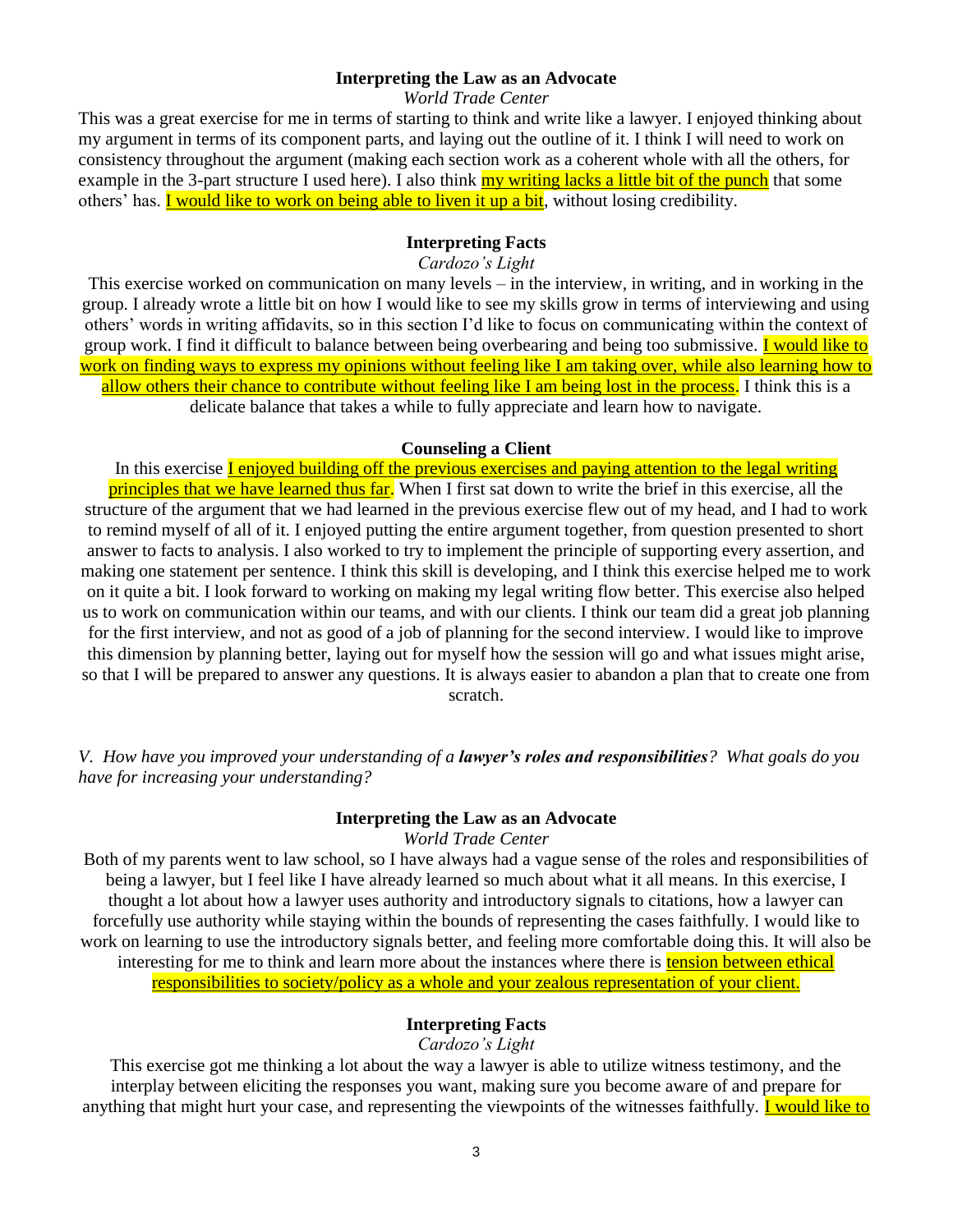#### **Counseling a Client**

This exercise allowed us to explore the lawyer's role in many facets – in the initial interview, building a relationship with the client, as a researcher, defining issues, in guiding the client through the various choices available to find the best one to reach her goals, and finally in thinking about how a lawyer can help, and where a lawyer's ability to help ends. It was interesting to me to realize in the final interview that, at that point, the most valuable thing we did for Anya was to arm her with information. I think it will be important throughout my career to remember that valuable aspect of the lawyer's role. In going forward I look forward to learning more about the lawyer's role in alternative dispute resolution settings.

*VI. How have you improved your skill at critiquing your own work and the work of others and learning from the experience? What goals do you have for further improvement in this dimension?* 

#### **Interpreting the Law as an Advocate**

*World Trade Center* 

I have never been one who was able to edit my own writings. Once I finished draft one of a paper in college, that was basically it. **I appreciate the opportunity to be forced into critiquing and re-drafting, as this is not a** skill I have ever developed and I will need a lot of work in order to hone this skill. I would like to work on ways to step outside of my own way of thinking and see what I have written from a neutral perspective, which I think is the skill that truly allows for effective editing. In this exercise, the inconsistency between the rule statement, the first "section" and the second "section" in terms of the three-part structure was obvious once I

looked at it in the critique session, but was not something I was able to articulate when looking at the piece on my own.

### **Interpreting Facts**

#### *Cardozo's Light*

This exercise made me think a lot about what to leave in, what to leave out, and how to "massage" facts to make them work for our argument. This, to me, was less about the writing and more about the substance and structure of what I put in the affidavit, as well as looking at others' affidavits and selecting what worked, and what didn't. Everyone had a slightly different take on what was important, what order things should go in. I think, in the face of others' work, I have a tendency to disregard my own, so I would like to work on looking at my own work with the same critical perspective as I look at others – not just looking for what doesn't work, but also looking for what does, and standing up for it if I feel strongly.

#### **Counseling a Client**

I think it is still difficult to work on critiquing others' work, because I don't think I am very confident that the way I am doing something is the "right" way to do it. This will get better with experience, as already I feel more confident in certain things just by virtue of getting feedback and knowing what was correct and what was not. In critiquing my own work, page limits have been very helpful – having to cut portions of the memo was the best tool to determine what was necessary and what was not.

#### **Faculty Response**

You have identified the process of selecting authority as an important area for you to focus on next semester. What have you learned this semester that you can apply in future assignments? How are the skills you developed in fact selection possibly relevant here? Consider how you can apply to case and fact selection the skills you have developed in connection with defining and strategically pursuing desires. Your observations about client empowerment are similarly insightful and will bear fruit in next semester's mediation exercise.